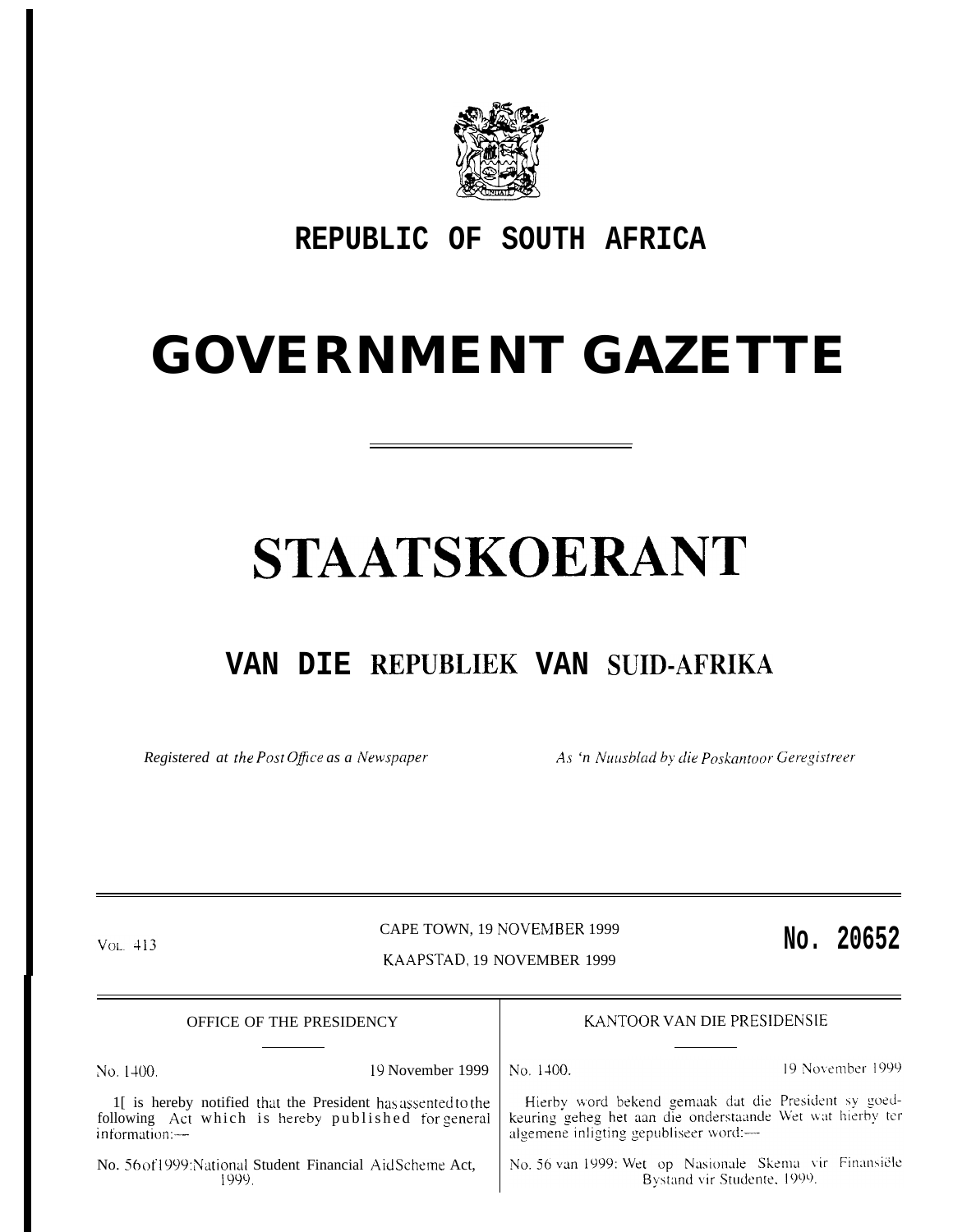——

**No. 20652 COVERNMENT GAZETTE. 19 NOVEMBER 1999** 

Act No. 56.1999 NATIONAL STUDENT FINANCIAL AID SCHEME ACT, 1999

*(Englis}l te.rt signed b> the President.) (Assented to 18 November 1999.)* 

## **ACT**

**To establish the National Student Financial Aid Scheme (NSFAS); to provide for the management, governance and administration of the NSFAS; to provide for the granting of loans and bursaries to eligible students at public higher education institutions and for the administration of such loans and bursaries; to provide for the recovery of loans; to provide for the repeal of the Provision of Special Funds for Tertiary Education and Training Act, 1993; and to provide for matters connected therewith.**

#### **PREAMBLE**

WHEREAS it is desirable to $-$ 

redress past discrimination and ensure representivity and equal access;

respond to human resource development **needs of the nation; and**

**establish an expanded national student financial aid scheme that is affordable and sustainable,**

**B** E IT THEREFORE ENACTED by the Parliament of the Republic of South Africa, as follows: **as follows:—**

#### **CHAPTER 1**

#### **DEFINITIONS AND PURPOSE**

#### **Definitions 5**

- **1. In this Act, unless the context indicates otherwise-**
	- (i) **"board" means the NSFAS board referred to in section 3(2);**
	- **(ii)** "borrower" means a student to whom a loan has been granted in terms of this Act;
- **(iii)** "bursar" means a student to whom a bursary has been granted in terms of this 10 Act;
- **(iv)** "bursary" means that part of the loan granted to a person by the NSFAS which the person is not required to pay back on compliance with the criteria and conditions set in the written agreement;
- **(v)** "CHE" means the Council on Higher Education established by section *4* **of 15 the** Higher Education Act, 1997 (Act No. 101 of 1997);
- **(vi)** "Department" means the government department responsible for education at national level;
- **(vii)** "designated higher education institution" means a higher education institution with which the NSFAS has entered into an agreement in terms of section 20 20;
- (viii) "Director-General" means the Director-General of the Department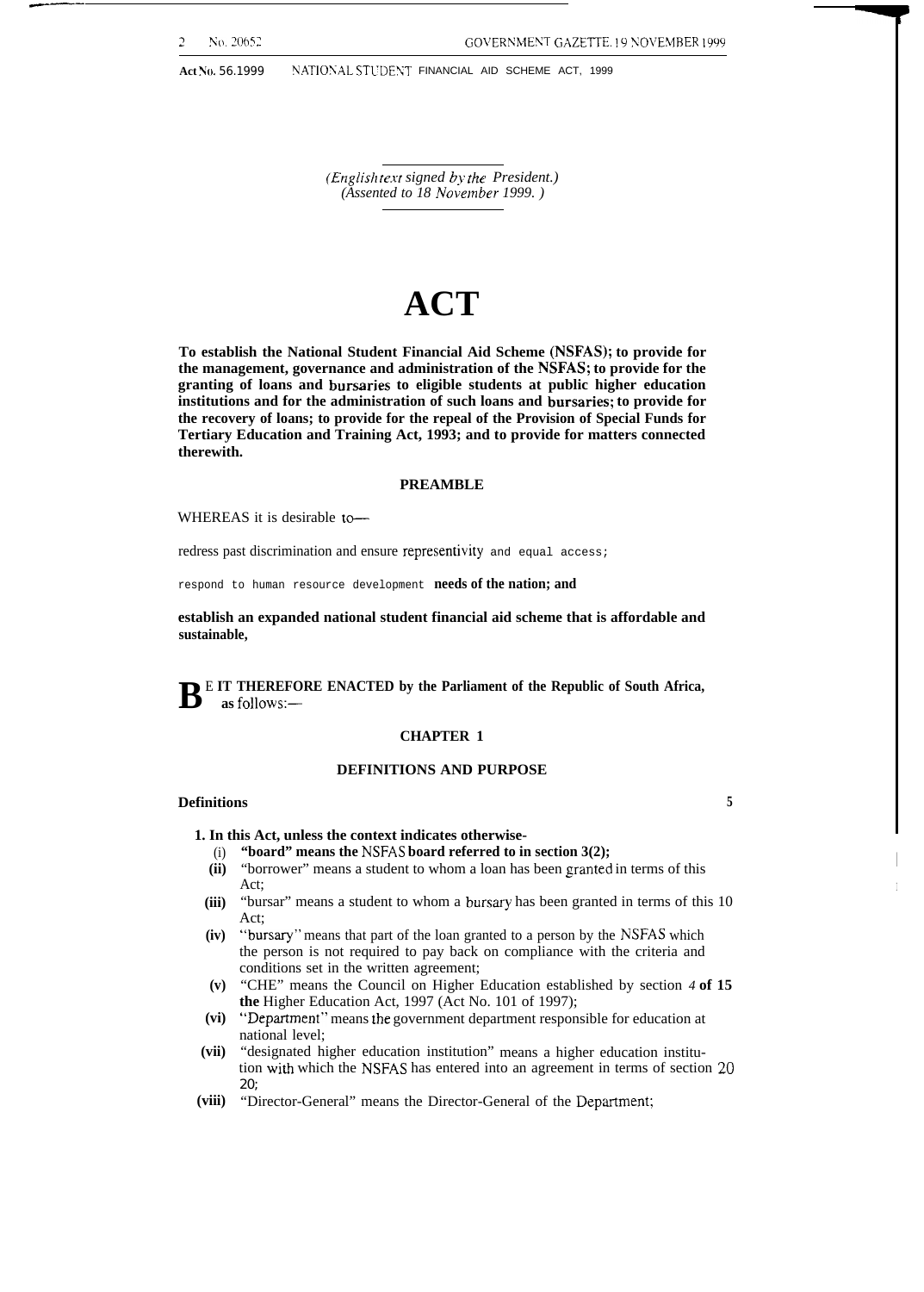#### Act No. 56. 1999 NATIONAL STUDENT FINANCIAL AID SCHEME ACT. 1999

- **(lx)** "employer" means any person or body who employs a borrower:
- $(x)$  "financial year" means the period beginning on the first day of March of a year and ending on the last day of February of the next year;
- $(xi)$ "higher education.. means all learning programmed leading to qualifications higher than grade 12 or its equivalent in terms of the National Qualifications 5 Framework as contemplated in the South African Qualifications Authority Act. 1995 (Act No. 58 of 1995), and includes tertiary education as contemplated in Schedule 4 to the Constitution:
- (xii) "higher education institution'. means any higher education institution that is established, deemed to be established or declared as a public higher education 10 institution under the Higher Education Act. 1997 (Act No. 1'01 of 1997);
- (xiii) "loan" means a loan granted to a person by the NSFAS in order to enable the person to defray tbe costs connected with his or her education at a designated higher education institution, and those connected with the board and lodging of that person for purposes of attending the institution; 15
- (xiv) "Minister" means the Minister of Education;
- (xv) "NSFAS" means the National Student Financial Aid Scheme established by section 3;
- (xvi) "student" means any person registered as a student at a higher education institution; 20
- (xvii) "this Act" includes the regulations contemplated in section 27.

#### **Purpose of Act**

2. (1) The purpose of this Act is to establish a financial aid scheme for students at higher education institutions.

(2) The aim of the NSFAS is to provide financial aid to eligible students who meet the 25 criteria for admission to a higher education programme.

#### **CHAPTER 2**

#### **ESTABLISHMENT, COMPOSITION, GOVERNANCE AND FUNCTIONS OF NSFAS**

#### **Establishment of National Student Financial Aid Scheme** 30

3. (1) The National Student Financial Aid Scheme (N SFAS) is hereby established as a juristic person.

(2) The NSFAS is managed, governed and administered by the NSFAS board.

#### **Functions of NSFAS**

4. The functions of the NSFAS are— 35

- $(a)$  to allocate funds for loans and bursaries to eligible students;  $(b)$  to develop criteria and conditions for the granting of loans and bursaries to
- eligible students in consultation with the Minister:
- $(c)$  to raise funds as contemplated in section 14(1):  $(d)$  to recover loans:  $\qquad \qquad \qquad 40$
- 
- (e) to maintain and analyse a database and undertake research for the better utilisation of financial resources;

 $(f)$  to advise the Minister on matters relating to student financial aid; and

 $(g)$  to perform other functions assigned to it by this Act or by the Minister.

#### **Composition of board 45**

- 5. (1) Subject to subsection (4), the board consists of—
	- $(a)$  13 members appointed by the Minister of whom-
		- (i) one member must be employed by the Department;
		- (ii) one member must be nominated by the Minister of Finance;
		- (iii) one member must be designated by the Minister as chairperson of the 50 board; and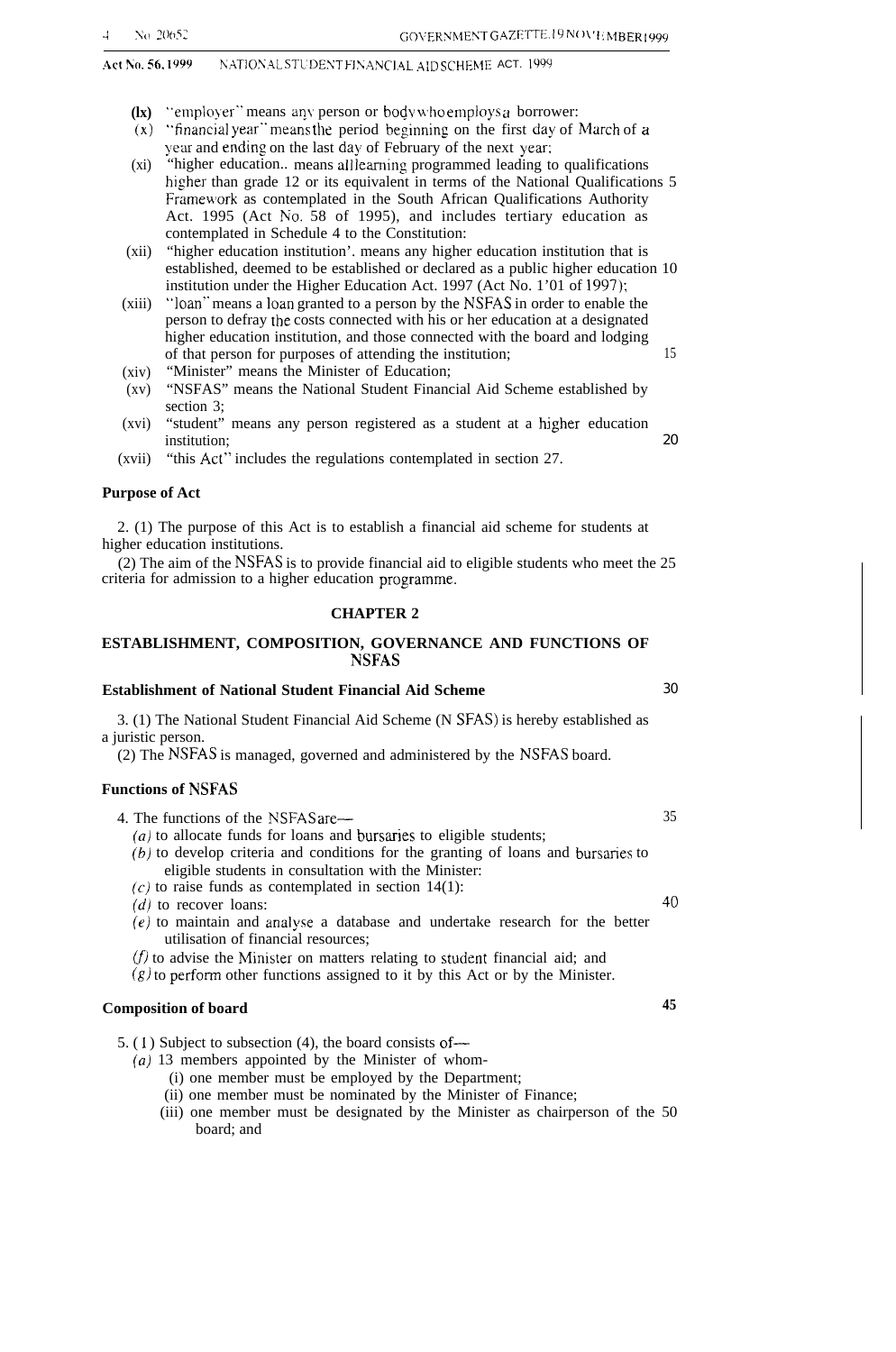(iv) three members must be nominated by national organisations representing students:  $(b)$  not more than four members who may be co-opted by the board; and  $(c)$  the executive officer contemplated in section  $9(1)$ , who is the secretary and **who has no voting rights. 5 (2) The selection of the appointed members and co-opted members must be** undertaken in such a manner as to ensure, insofar as is practically possible, that—  $(a)$  the functions of the NSFAS in terms of this Act are performed according to the highest professional standards;  $(b)$  the membership taken as a whole—  $10$ (i) is broadly representative of the higher education system and related interests: (ii) has deep knowledge and understanding of higher education: (iii) has financial expertise and experience:  $(iv)$  appreciates the role of the higher education system in reconstruction and 15 development; and (v) has hewn and attested commitment to the interests of higher education; and (c) due artention is given to the representivity of the board on such relevant  $f$ actors as race, gender and disability.  $20$ (3) The Minister must, by notice in the  $Gazette$  and a national newspaper circulating in every province of the Republic. and by any other means necessary, invite nominations for the appointed members of the board from-  $(a)$  the public;  $(b)$  the CHE: 25  $(c)$  national organisations representing— (i) students: (ii) academic employees; (iii) employees other than academic employees: (iv) university principals; (v) technikon principals; (vi) higher education college principals; (vii) organised business: and (viii) organised Iabour; and *(d)* non-governmental organisations. 35 (4) The Minister must consider the nominations contemplated in subsection (3) in appointing the members contemplated in subsection  $(1)(a)$ , subject to subsections **(2)** and (5). 30

(5) At least three of the members contemplated in subsection  $(1)$   $(a)$  must be appointed on account of their particular financial experience and expertise. 40

#### **Term of office of chairperson and members**

6. (1) The chairperson and an appointed member of the board bold office for a period of four years.

(2) A co-opted member of the board holds office for a period determined by the board.

(3) The chairperson and an appointed member of the board may not serve for more 45 than two consecutive terms of office.

#### **\Tacation of office**

7. A person ceases to be a member of the board if he or she—

*(a)* resigns by giving written notice to the chairperson or. in the case of the chairperson. to the Minister; 50

- *(b) is* absent from three consecutive meetings of the board without the leave of the chairperson or. in the case of the chairperson, the leave of the executive committee;
- $(c)$  is declared insolvent, is removed from an office of trust by a court of law or is convicted of an offence involving dishonesty or an offence for which the 55 sentence is imprisonment without the option of a fine; or
- $(d)$  is declared unable to attend to his or her personal affairs by a court of law.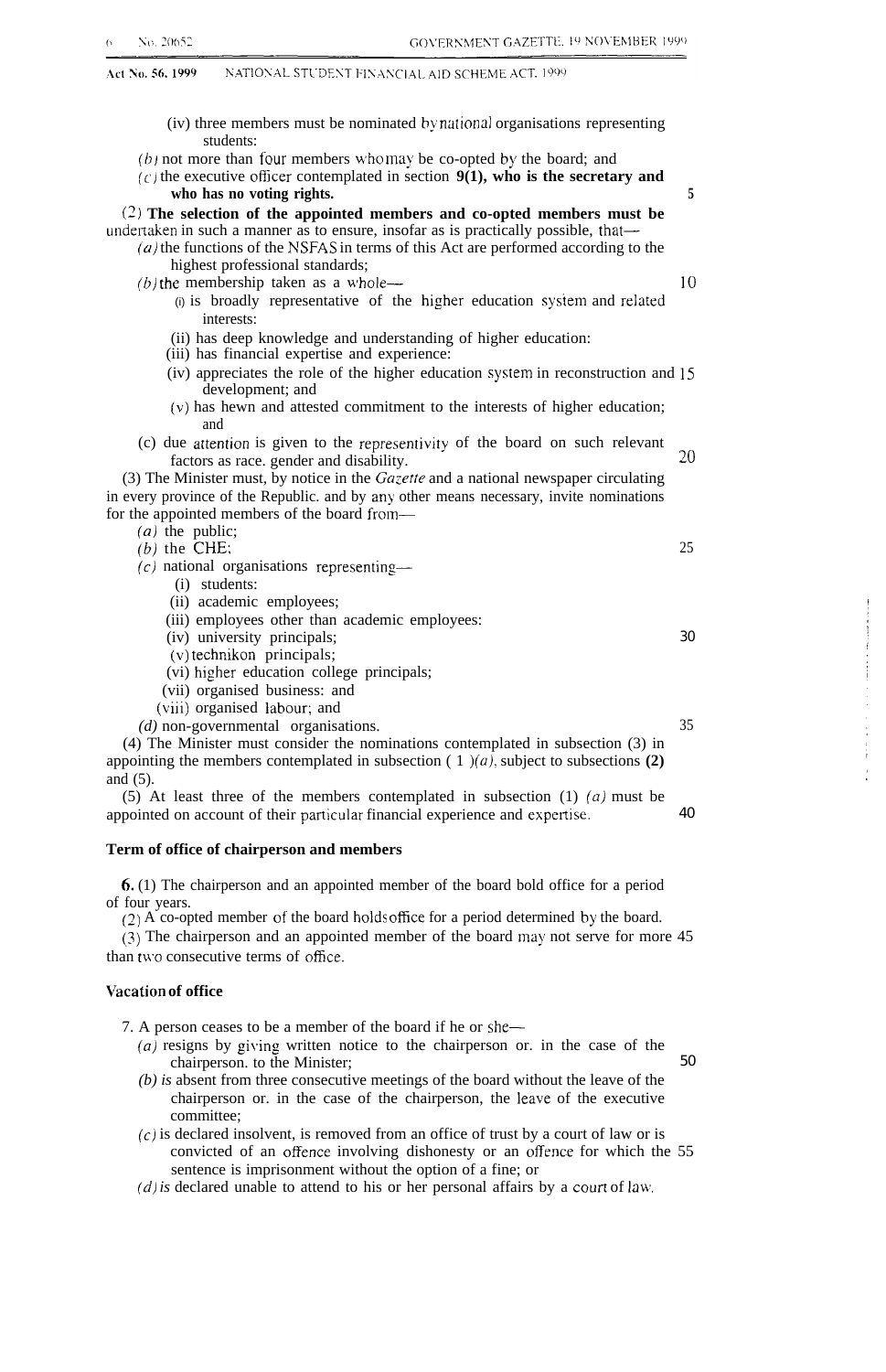Act No. 56, 1999 NATIONAL STUDENT FINANCIAL AID SCHEME ACT. 1999

#### **Filling of vacancies**

**8.** If the chairperson or a member vacates his or her office. the resultant vacancy must be filled by appointment or co-option in accordance with section 5.

#### **Executive officer and employees of NSFAS**

- 9. (1) The board must appoint an executive officer—
	- $(a)$  to manage and administer the affairs of the NSFAS under the authority of the board;
	- $(b)$  to perform the functions determined by the board;
	- $(c)$  to supervise the employees of the NSFAS; and
	- $(d)$  to account for the assets and liabilities of the NSFAS.

(2) The board may appoint such other employees as it deems necessary to assist the executive officer.

(3) The board must. with the concurrence of the Minister and the Minister of Finance, determine the conditions of service of the executive officer and the other employees of the NSFAS.

**Executive committee**

10. (1) The board must establish an executive committee and determine its functions.

- (2) The executive committee consists of—
	- *(a)* the chairperson of the board:
	- $(b)$  the member appointed from the Department as contemplated in section 20  $5(1)(a)(i)$ ; and
	- $(c)$  three other members of the board appointed by the board.

(3) A decision of the executive committee must be regarded as a decision of the board, unless such decision is revoked at the next meeting of the board.

(4) Anything done in consequence of a decision of the executive committee before its 25 revocation, is not invalid by reason only of the fact that the decision is revoked by the board under subsection (3).

#### **Finance committee**

**11.** (1) The board must appoint a finance committee consisting of—

- $(a)$  the chairperson of the board;
- $(b)$  the member appointed from the Department as contemplated in section  $5(l)(a)(i)$ :
- $(c)$  the member nominated by the Minister of Finance as contemplated in section  $5(l)(a)$  (ii); and
- (d) not more than five financial experts who may be from the private sector or 35 members of the board.

(2) The finance committee must advise the board on the financial management of the NSFAS, which includes. but is not limited to, loan recovery. fund raising and investment of repayments.

(3) The finance committee performs such other functions as the board may delegate 40 or assign to it.

#### **Other committees**

**12. (1)** The board may establish other committees in addition to the executive committee and the finance committee. to assist it in the performance of its functions.

 $(2)$  Any committee other than the executive committee may include persons who are  $45$ not members of the board.

(3) The chairperson of a committee must be appointed by the board.

(4) Members of the committees contemplated in subsection (2) maybe appointed for such periods as the board may determine.

#### **Meetings of board and committees**

**13. ( 1 ) Meetings of the board and its committees must be held** at such times and places as may be determined by the chairperson concerned. but the chairperson must convene

30

5

10

15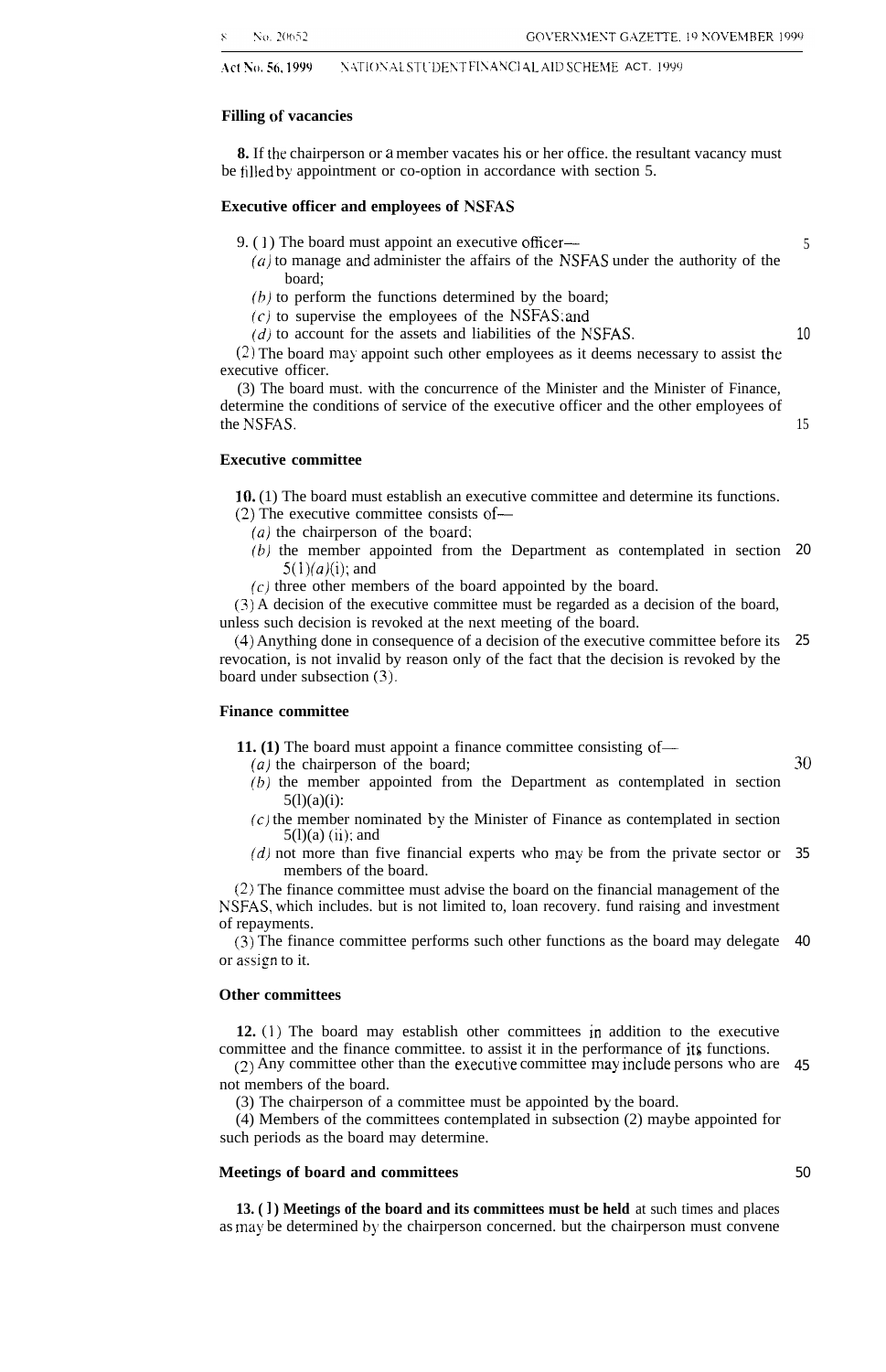NATIONAL STUDENT FINANCIAL AID SCHEME ACT, 1999 Act No. 56, 1999

 $\alpha$  ineeting of the board at least twice a vear or if asked to do so in writing by  $\alpha t$  least one third of the members of the board Or by the Minister. as the case may be,

 $(2)$  Whenever the chairperson is absent from any meeting of the board or a committee. the members present must appoint a person from among themselves to preside at that meeting. 5

(3) The board may make rules relating to the procedure at lneetings of the board and its committees. including the quorum for such meetings, and any other matter necessary or expedient for the performance of the functions of the board or its committees.

 $(4)$  The proceedings at a meeting of the board or of a committee are not invalid by reason only of the fact that a vacancy exists on the board or such committee. as the case 10 may be. at the time of such meeting.

#### **Funds of NSFAS**

**14.** (1) The funds of the NSFAS consist of—

- *(a)* money appropriated by Parliament:
- $(b)$  donations or contributions: 15
- $(c)$  interest;
- (d) money repaid or repayable by borrowers; and
- $(e)$  any other income received by the NSFAS.<br>(2) The board—
- 
- ( $\overline{2}$ ) The board—<br>*'(a)* must keep a record of all funds received and spent and of all assets, liabilities 20 and financial transactions;
	- *(b)* must in each financial year, at such time and in such manner as the Minister may determine. submit a statement of its estimated income and expenditure for the ensuing financial year to the Minister for his or her approval granted with the concurrence of the Minister of Finance; 25
	- (c) may in any financial year submit adjusted statements of its estimated income and expenditure to the Minister for his or her approval. granted with the concurrence of the Minister of Finance; and
	- *(d)* may not incur any expenditure which exceeds the total amount approved in terms of paragraphs  $(b)$  and  $(c)$ . 30

(3) If the Minister does riot approve the board's statement of its estimated. income and expenditure, the Minister must require the board to provide a revised statement to him or her within a specified period.

(4) The money contemplated in subsection (1) must be used by the NSFAS in accordance with the approved statement referred to in subsection (2), and any 35 unexpended balance must be carried forward as a credit to the following financial year.

(5) Subject to subsection (4), the board may invest any portion of its funds in such manner as the Minister. with the concurrence of the Minister of Finance, may approve.

#### **Annual audit**

**lj.** The books of account and financial statements of the NSFAS must be audited by 40 the Auditor-General at the end of each financial year.

#### **.4nnual report**

16. ( 1 ) The board must. within three months after the end of each financial year, submit a report to the Minister which must at least include a financial statement on the performance of its functions during the preceding financial year. 45

(2) The Minister must table copies of the report in Parliament as soon as is reasonably practicable.

#### **Remuneration and allowances of members of board and committees**

17. The chairperson of the board, every other member and any person appointed  $aS_a$ member of a committee, who is not in the full-time service of the State may, in respect 50 of services rendered by him or her in connection with the affairs of the board or a committee. be paid by the NSFAS-

*(a)* such traveling. subsistence and other allowances; and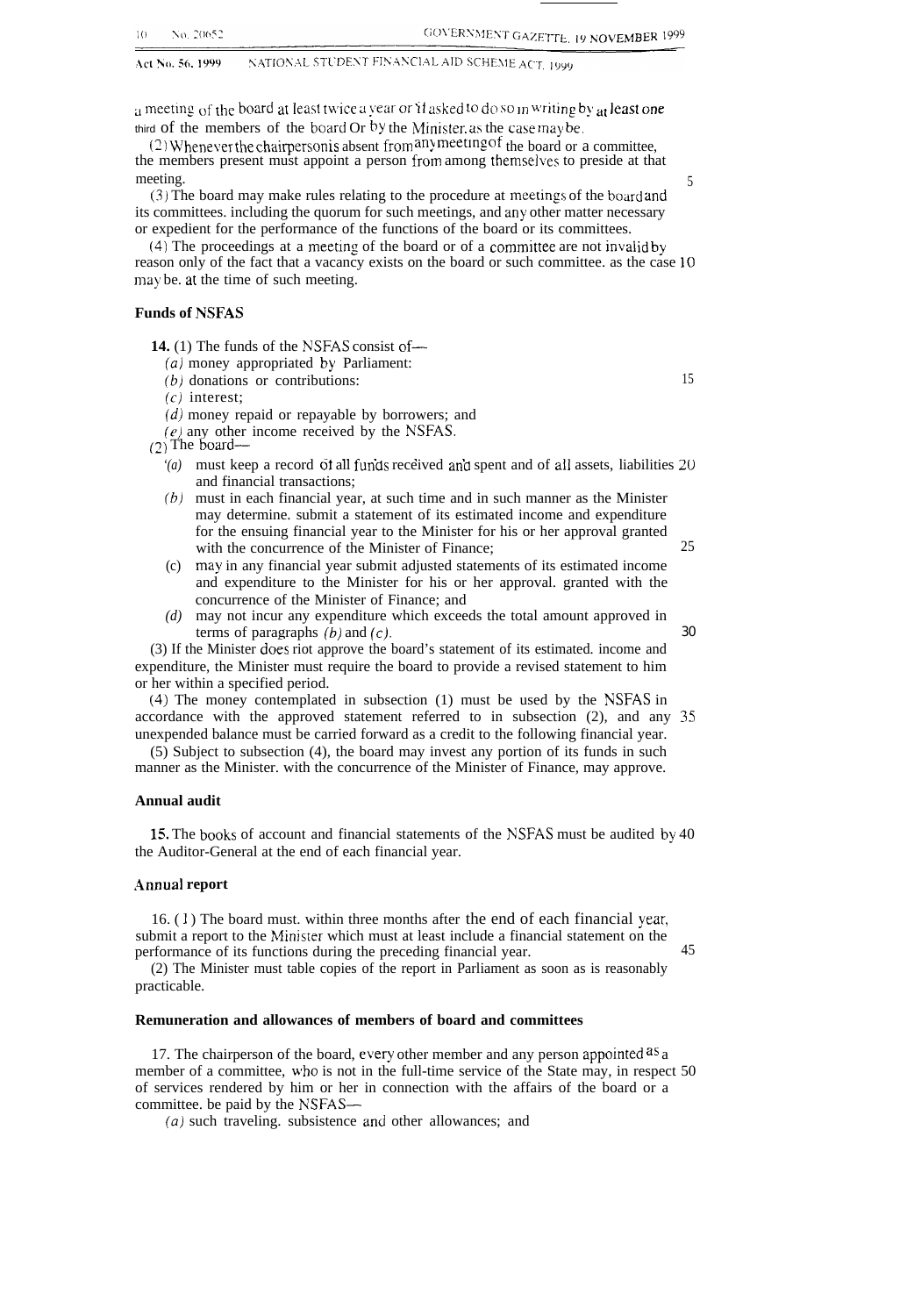#### Act No. 56, 1999 NATIONAL STUDENT FINANCIAL AID SCHEME ACT. 1999

 $(b)$  in the case of the chairperson of the board. such additional remuneration, as the Minister. with the concurrence of the Minister of Finance, may determine.

#### **CHAPTER 3**

#### **ADMINISTRATION OF LOANS AND BURSARIES**

#### **Application for loan or bursary** 5

**18.** Any student may. subject to the provisions of this Act, apply in writing to the NSFAS for a loan or a bursary on an application form determined by the board.

#### **Conditions of loans and bursaries**

**19. (1)** Loans or bursaries granted by the board may be subject to such conditions as it may determine, either generally or in respect of a particular loan or bursary. 10

 $(2)$  A loan or bursary is granted in respect of a particular course of study, which must be specified in the loan or bursary agreement in question. and may not be used for any other purpose.

**(3)** A written agreement must be entered into between the NSFAS and every borrower or bursar. 15

(4) The board must impose a condition in respect of any loan or bursary to the effect that if the borrower or bursar does not perform satisfactorily in his or her studies, the board may terminate the granting of finance in terms of the agreement and that the borrower or bursar must comply with any obligation as a result of the granting of the loan or bursary on or with effect from the date specified by the board. 20

(5) The amount of the loan or bursary is paid by the NSFAS to the designated higher education institution concerned by way of allocations in respect of amounts payable to the institution by the borrower or bursar.

(6) A right to obtain a loan or bursary from the NSFAS cannot be construed from any provision of this Act. 25

#### **Designated higher education institution**

20. (1) The board may enter into an agreement with a higher education institution which agrees to become a designated higher education institution for purposes of administering loans and bursaries to students of that institution on behalf of tie NSFAS.

(2) The agreement referred to in subsection (1) must authorise the institution on 30 behalf of the NSFAS—

- $(a)$  to administer loans and bursaries granted to students of the institution:
- (b) to receive loan and bursary applications from students;
- $(c)$  to consider and assess the applications in the light of the criteria for the granting of loans and bursaries determined by the NSFAS: 35
- $(d)$  to grant loans and bursaries if the criteria are met. after ascertaining that funds are available; and
- $(e)$  to enter into a written agreement with a borrower or bursar in accordance with the provisions of this Act and on the terms and conditions determined by the NSFAS. 40

(3) A designated higher education institution must—

- *(a)* at such intervals as are agreed on by the institution and the board, report to the board on the progress made by a borrower or bursar with regard to the course of study followed by him or her; and
- *(b)* immediately notify the board if a borrower or bursar discontinues his or her 45 studies.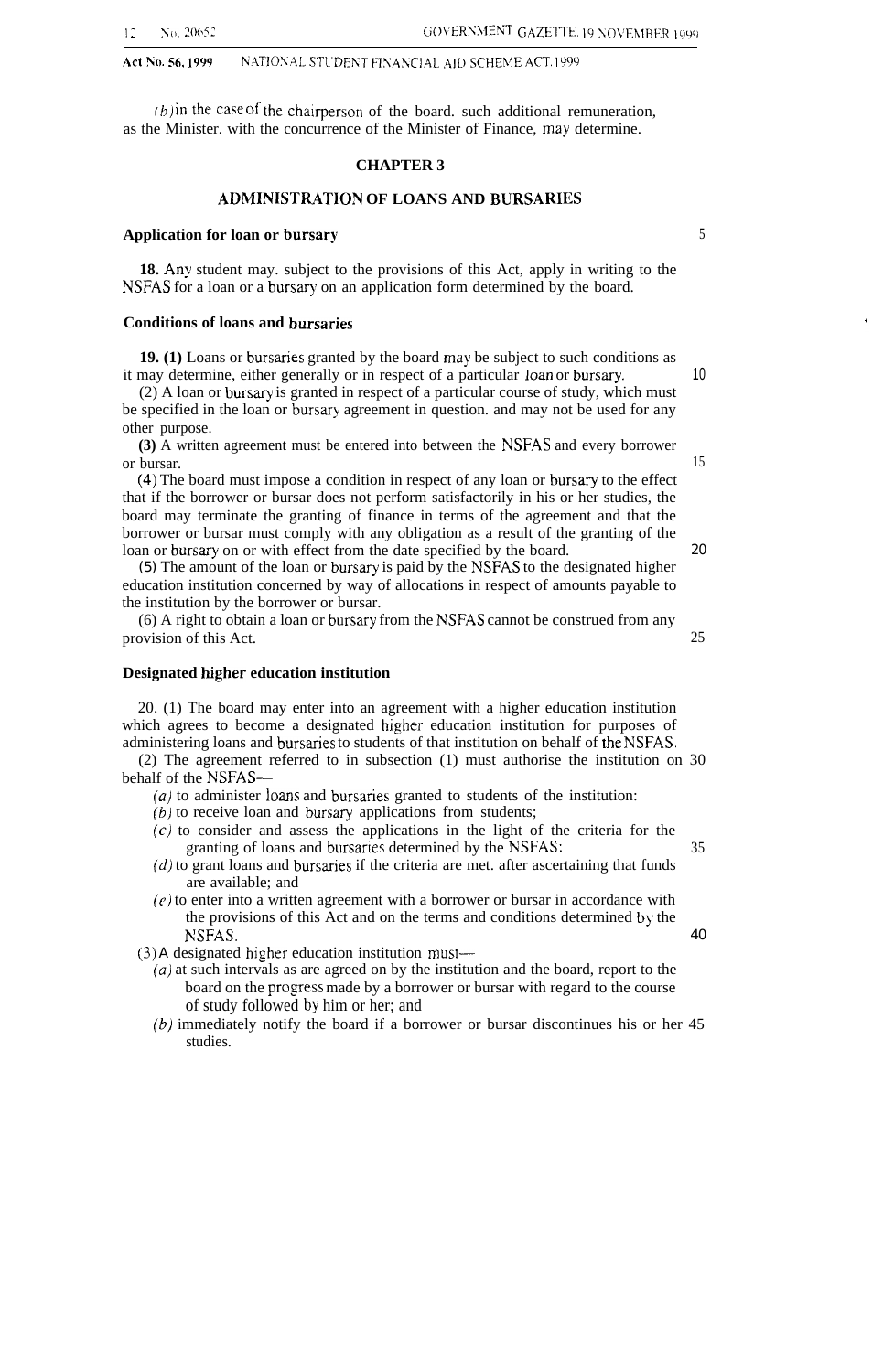Act No. 56, 1999

#### NATIONAL STUDENT FINANCIAL AID SCHEME ACT, 1990

#### **CHAPTER 4**

#### **RECOVERY OF LOANS**

#### **Repayment of loans**

**21. (1)** Subject to this section. a loan must be repaid as provided in the loan agreement. 5

 $(2)$  A borrower may repay a loan wholly or in part before the due date.

(3) If a borrower fails to make repayments as provided in this Act, his or her name may be placed by the board on any list of defaulting debtors published by any person or body whose business it is to compile and publish such lists.

(4) The name of a borrower may not be placed on a list contemplated in subsection (3) 10 by the board unless he or she—

- (a) has been notified by the board by registered letter addressed to his or her chosen *domiciljum citalldi et executand;.* of the failure to make repayments and of the intention of the board to act in terms of subsection (3): and
- (b) has been afforded a reasonable opportunity to pay the arrear amount and has 15 failed to do so.

#### **Obligations of borrower**

22. (1) A borrower must for as long as he or she is indebted to the NSFAS—

- *(a)* at such intervals as may be fixed by the board, furnish the board—
	- (i) with his or her postal and residential addresses, as well as his or her 20 chosen *domicilium citandi et executandi:*
	- (ii) with information regarding his or her employment status;
	- (iii) if he or she is employed, with the name and address of the employer; and
- (iv) with any other relevant information required by the board; and *(b)* immediately notify the board of— 25
	- - (i) any change of address and furnish the new address;
		- (ii) any change in his or her employment status; and
		- (iii) any change of employer and furnish the name and address of the new employer.

(2) Any failure by a borrower to comply with the obligations referred to in subsection 30 (1) renders the loan immediately repayable.

#### **Obligations of employer**

23. (1) The board may by written notice sent by registered mail inform the employer of a borrower—

- *(a)* that the borrower is indebted to the NSFAS in consequence of a loan granted 35 by the NSFAS to the borrower; and
- $(b)$  of the deductions that the employer has to make from the remuneration of the borrower.

(2) Any employer who is given notice in terms of subsection (1 ) must make deductions from the remuneration payable by him or her to the borrower according to 40 the scales prescribed by regulation.

(3) Any amount deducted by an employer in terms of subsection (2) must be paid over to the NSFAS. and any amount so paid over must be regarded as a proportionate discharge of the loan by the borrower concerned.

(4) Any amount deducted in terms of this section must for the purposes of the Income 45 Tax Act, 1962 (Act No. 58 of 1962), or any other applicable law. be regarded as forming part of the remuneration of the borrower.

(5) Any employer who fails to make a deduction and payment in accordance with this section is guilty of an offence and on conviction may, in addition to a fine, be ordered to make such deduction and payment. 50

(6) The administration costs for the deductions must be borne by the NSFAS.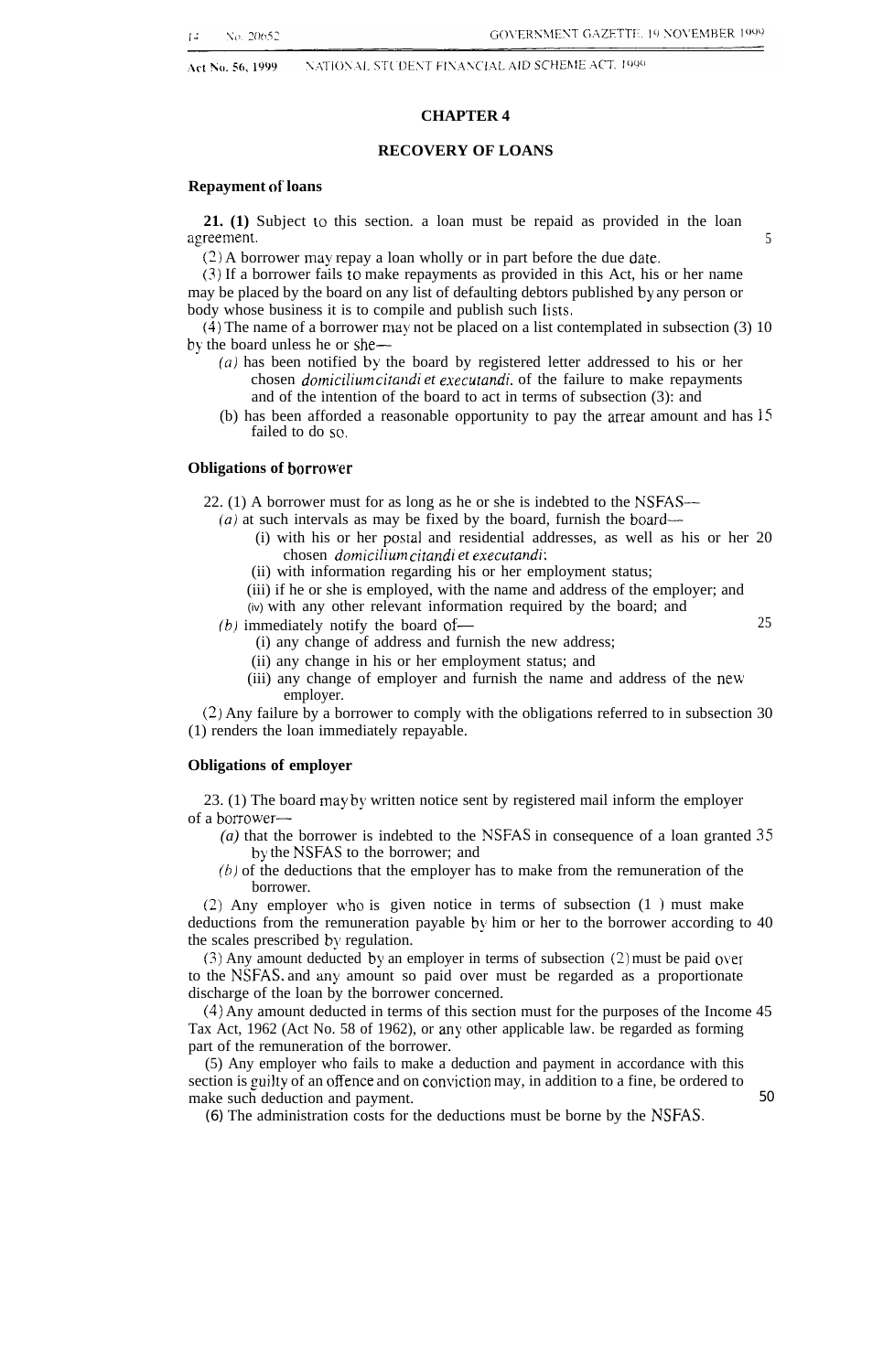No. 20652 16

Act No. 56, 1999 NATIONAL STUDENT FINANCIAL AID SCHEME ACT. 1999

#### **Obligations of South African Revenue Service**

**24.** Despite section 4 of the Income Tax Act. 1962 (Act No. 58 of 1962), the South African Revenue Service must. at the request of the board. furnish it with the name and address of the employer of a borrower, if such information is known to the South African Revenue Service. *5*

#### **CHAPTER 5**

#### **GENERAL**

#### **Information to be provided to NSFAS**

25. (1) Every science, research and professional council, every higher education institution and any other person or body who grants loans or bursaries to students must 10 provide the NSFAS with such information as the NSFAS may reasonably require for the performance of its functions in terms of this Act.

(2) The NSFAS must on request provide such information as may be reasonably required by the science, research and professional councils, higher education institutions and any other persons or bodies who grant loans or bursaries to students. 15

#### **Delegation of powers**

26. (1) The Minister may, on such conditions as he or she may determine, delegate any of his or her powers under this Act, except the powers conferred upon him or her by sections 5(4) and 27, to the Director-General.

(2) The Director-General may, on such conditions as he or she may determine, 20 delegate any of his or her powers under this Act or delegated to him or her in terms of subsection (1), to an employee of the Department.

(3) The board may, on such conditions as it may determine, delegate any of its powers under this Act to any of its committees or to any employee of the NSFAS.

#### **Regulations** 25

27. The Minister may make regulations on any matter which may or must be prescribed by regulation in terms of this Act and any matter which is necessary or expedient to prescribe in order to achieve the objects of this Act.

#### **Repeal of law**

28. The Provision of Special Funds for Tertiary Education and Training Act, 1993 30 (Act No. 121 of 1993), is hereby repealed.

#### **Transitional arrangements**

29. (1) Despite section 28, the Tertiary Education Fund of South Africa, a company recognised in terms of section 2 of the Provision of Special Funds for Tertiary Education and Training Act, 1993 (Act No. 121 of 1993). hereinafter referred to as "TEFSA', 35 continues to perform the functions which it performed prior to the commencement of this Act. until a date determined by the Minister by notice in the *Gazerte.*

 $(2)$  Despite section  $2(2)(h)$  of the Provision of Special Funds for Tertiary Education and Training Act, 1993 (Act No. 121 of 1993), all assets which vested in TEFSA immediately prior to the date referred to in subsection (1), vest in the NSFAS on that 40 date.

(3) Existing agreements of employment between TEFSA and the executive officer of TEFSA and between TEFSA and the employees of TEFSA must on the date referred to in subsection (1), be deemed to be agreements entered into between those employees and the NSFAS and must continue to exist subject to applicable labour laws, and those 45 employees must be deemed to have served continuously under the same employer without interruption.